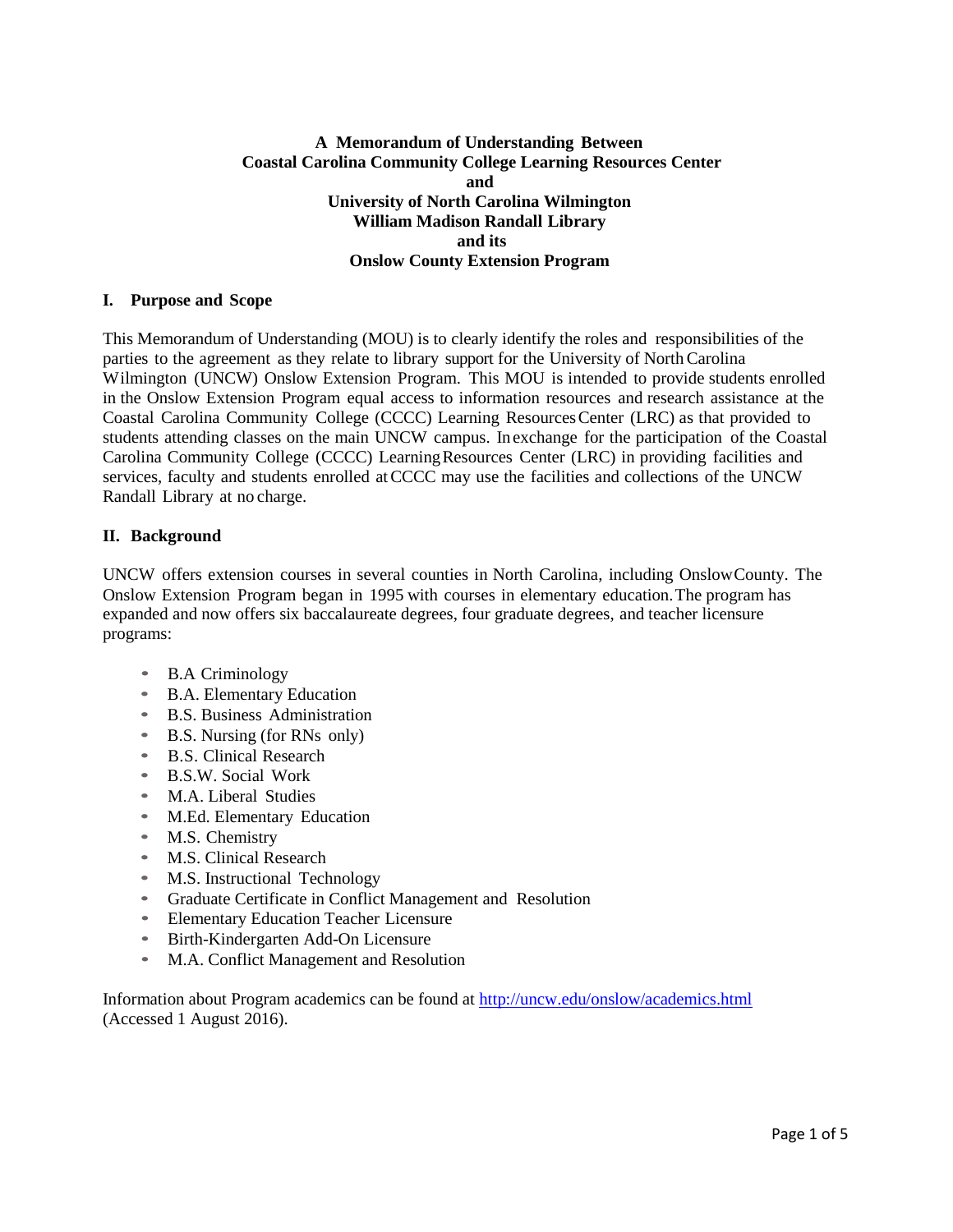# **III. Responsibilities Coastal Carolina Community College Learning Resources Center**

The Coastal Carolina Community College (CCCC) Learning Resources Center (LRC) agrees to:

- 1. Permit UNCW Onslow Extension Program students to use the LRC facility under the same rules and regulations as those for CCCC students.
- 2. Permit UNCW Onslow Extension Program students to borrow materials from the LRC under the same lending policies and loan periods as CCCC students. Circulate materials from the UNCW Randall Library collection exclusively for out-of- building use to UNCW Onslow Extension Program students, faculty and staff. These materials may be used by other LRC patrons in the building only.
- 3. Notify Randall Library when students have received two overdue notices. For CCCC materials lost or damaged by UNCW Onslow Extension Program students, the LRC will bill Randall Library for replacement costs. For UNCW materials located at CCCC, the LRC staff will provide Randall Library with the student information and bibliographic information for lost or damaged items, and Randall Library will then bill the student.

More detail on borrowing privileges for UNCW students can be found at [http://library.uncw.edu/policies/uncw\\_students](http://library.uncw.edu/policies/uncw_students) (accessed 10 August 2016)

4. CCCC students, faculty, and staff in good standing at the LRC who wish to borrow materials at Randall Library can receive a free NC Community College borrower's card, valid for one year, upon presentation of a valid community college ID card. [http://library.uncw.edu/policies/nc\\_community\\_college\\_students](http://library.uncw.edu/policies/nc_community_college_students) (accessed 10 August 2016)

CCCC faculty and staff in good standing at the LRC who are interested in Visiting Scholar privileges can do so for a \$25.00 fee, valid for one year. [\(http://library.uncw.edu/policies/visiting\\_scholars\)](http://library.uncw.edu/policies/visiting_scholars) (accessed 10 August 2016)

Reimburse Randall Library for UNCW materials lost or damaged by CCCC students. More detail on borrowing privileges for community college students can be found at [http://library.uncw.edu/policies/nc\\_community\\_college\\_students](http://library.uncw.edu/policies/nc_community_college_students) (accessed 10 August 2016)

- 5. Give priority for the use of UNCW-provided guest computers to UNCW Onslow Extension Programstudents. At times when no UNCW student needs the computers, they may be used by other LRC patrons. Use of these computers requires compliance with the UNCW Responsible Use of Electronics Resources policy http://www.uncw.edu/policies/documents/07.100 Resp\_Use\_of\_Elec\_Resources0807.pdf (accessed 10 August 2016)
- 6. At the request of UNCW Onslow Extension Program faculty, Course Reserves may be placed for the exclusive use of UNCW Onslow Extension Program students.. . Items will be shipped and will be held on Course Reserves for the academic term, and will be returned to Randall Library at the end of the term. Whenever possible, Randall Library will provide Reserve Reading material through the Randall Library Course Reserves. <http://library.uncw.edu/reserves> (accessed 10 August 2016).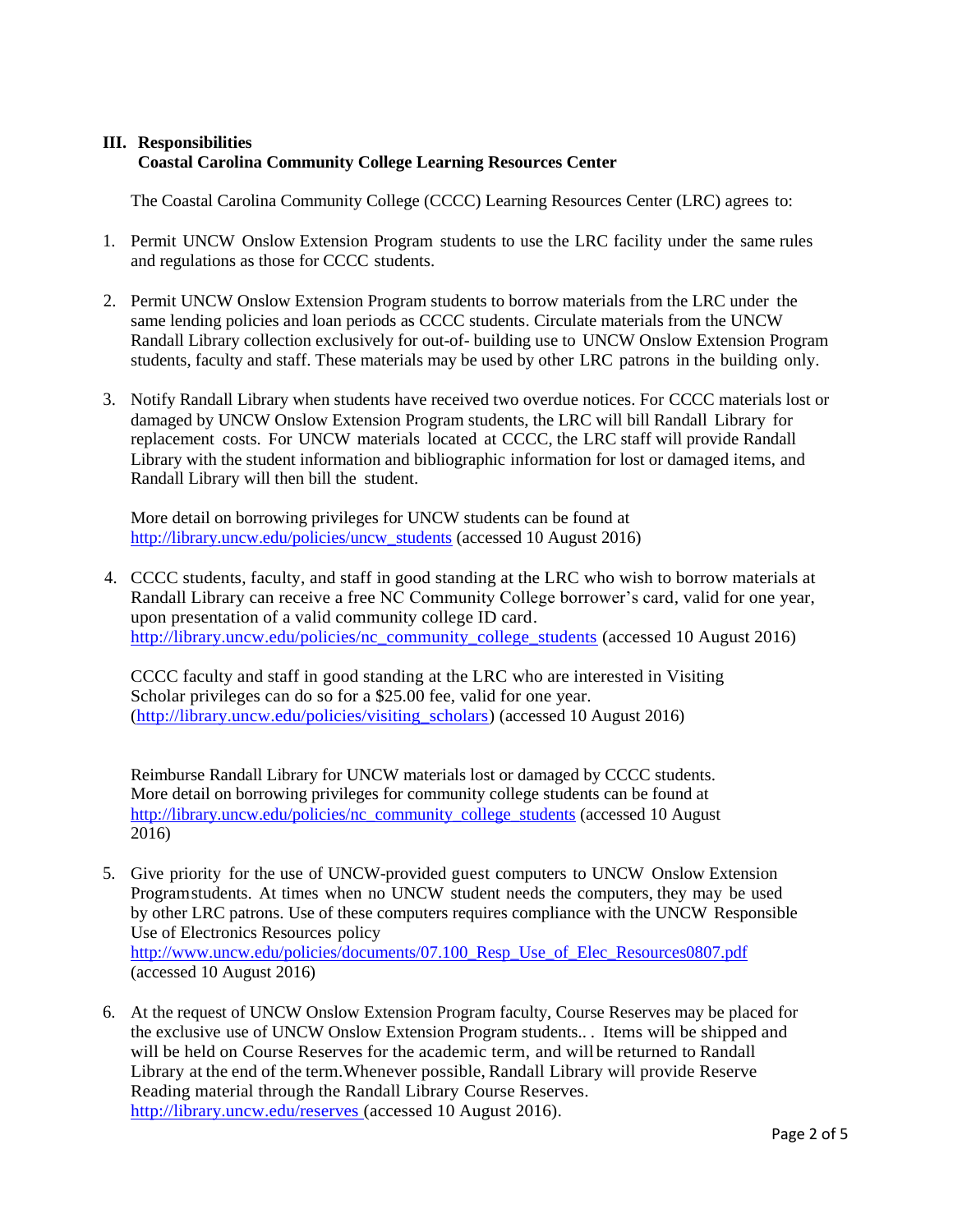- 7. Maintain the UNCW Collection at the LRC in accurate order at no cost to Randall Library. LRC staff will perform minor repairs at no cost to Randall Library, but may return heavily-damaged items to Randall Library for repair or replacement. Randall Library will cover these latter repair or replacement costs as its budget permits. The LRC will notify Randall Library of items missing for over 45 days to be considered for replacement. The appropriate fines and fees will be levied by Randall Library for these materials.
- 8. Provide a list of items to be considered for withdrawal from the UNCW Collection at the CCCC LRC if a space shortage or lack of use makes de-selection necessary. After Randall Library reviews and gives approval, the LRC staff will pull, withdraw and dispose of the materials at no cost to Randall Library. With the exception of North Carolina State-adopted K-12 textbooks, withdrawn materials cannot be given away or sold. North Carolina State-adopted K-12 textbooks may be given away, but not sold.
- 10. Provide Interlibrary Loan Borrowing and Copying services to UNCW Onslow Extension Program students under the same rules and regulations as those for CCCC students.
- 11. Provide reference assistance to UNCW Onslow Extension Program students under the same rules and regulations as those for CCCC students.
- 12. Provide facilities for information literacy instruction for UNCW Onslow Extension Program students, subject to advanced booking and availability of appropriate rooms.

## **IV. Responsibilities**

# **University of North Carolina Wilmington William Madison Randall Library**

The University of North Carolina Wilmington William Madison Randall Library agrees to:

- 1. Accept responsibility for billing UNCW students for UNCW-owned materials that are lost or damaged.
- 2. Reimburse CCCC for LRC-owned materials lost or damaged by UNCW Onslow Program students.
- 3. Provide "Faculty"patron statustotheLRCLibrarian and any otherlibrarians ontheLRC staff who need to demonstrate remote database services to UNCW Onslow Program students. More details on Faculty privileges can be found at [http://library.uncw.edu/policies/uncw\\_faculty\\_staff\\_trustees](http://library.uncw.edu/policies/uncw_faculty_staff_trustees)
- 4. Subject to applicable service and lending policies and privileges, can provide students with a free NC Community College borrower's card, valid for one year, upon presentation of a valid community college ID card.
- 5. At the request of UNCW Onslow Extension Program faculty, the Randall Library Circulation Department will provide loans of Randall Library materials for theUNCW Course Reserves Collection at the CCCC LRC. Faculty will request Course reserves through the normal Randall Library process,<http://library.uncw.edu/reserves> (accessed 10 August 2016). Materials will be shipped in a timely manner, and information will be provided to the CCCC LRC about the course and instructor for whom the item is to be placed on Reserve.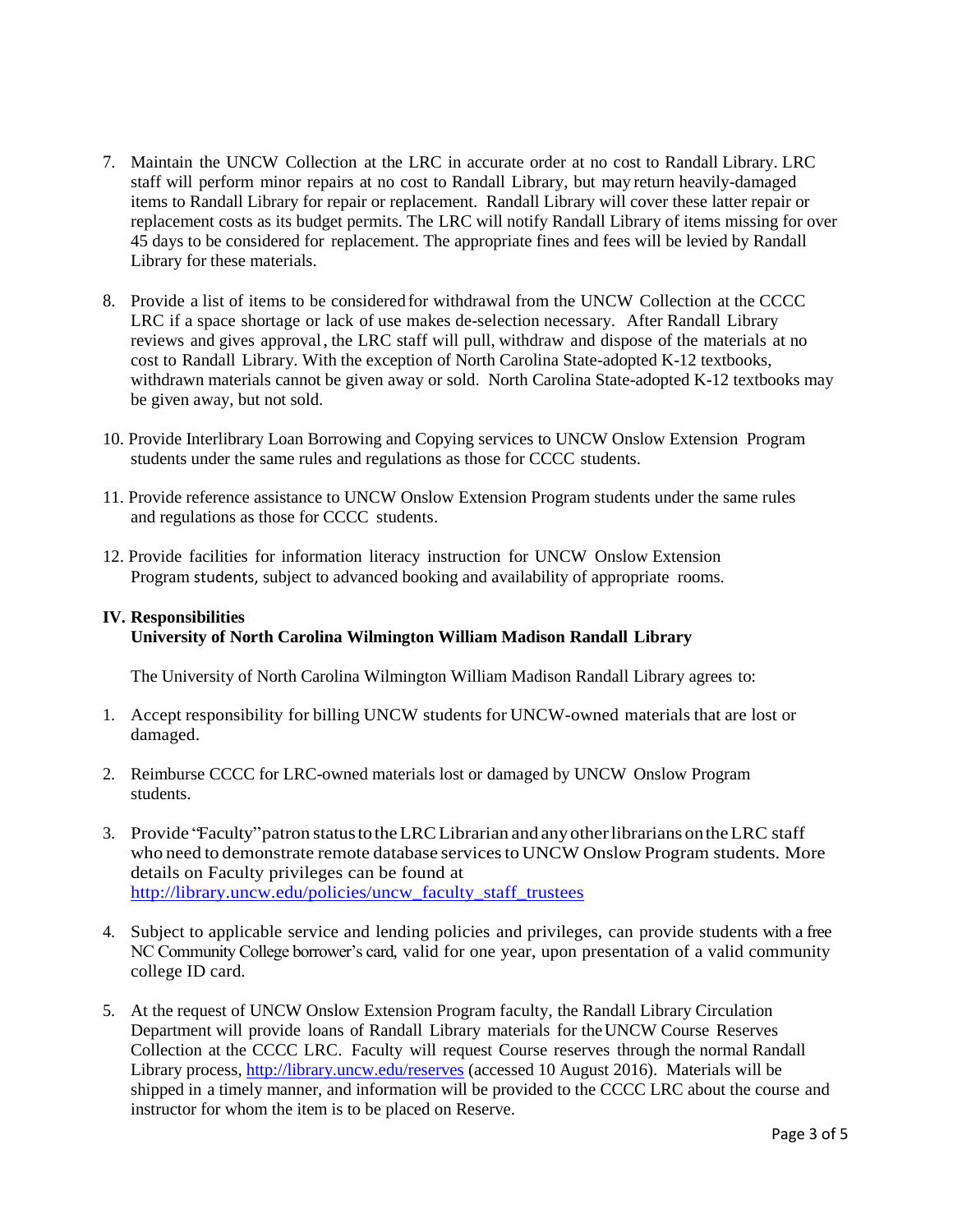- 6. Select materials (core reading, textbooks, and curriculum materials) to be added to the UNCW Collection at the LRC, in consultation with teaching faculty, LRC librarians and appropriate staff. Priority given to materials in direct support of the degree programs offered and not already in the LRC collection. These materials remain the property of UNCW. These materials may be used in the LRC by all patrons, and may be checked out of the building by UNCW students and faculty. Materials in the collection will be reviewed annually by UNCW and LRC librarians for retention and disposition decisions. Circulation history, anticipated demand and academic accrediting standards will be used in these decisions.
- 7. Provide cataloging and physical processing (i.e., call number labels and security targets) and arrange delivery for materials to be added to the UNCW Collection at the LRC. NC State-adopted textbooks do not appear in the Randall Library Online Catalog. These items are no longer considered UNCW property.
- 8. Upon receipt of items to be withdrawn or notification of items missing, withdraw item records from the Randall Library Online Catalog.
- 9. Update the 2011 baseline inventory of the UNCW Collection at the LRC, to be followed by updates of UNCW materials at the LRC every two years.
- 10. Ship Randall Library circulating materials directly to UNCW students who request specific materials to support their research or other information needs. Students use the Interlibrary Loan Service to request delivery of materials from Randall Library'scollections and for materials not available in the Randall Library or LRC collections.
- 11. Maintain a toll-free telephone number and online reference service (chat and email) on the Randall Library website (866-377-8309 or 910-962-3760).
- 12. Inform students about library services at the Orientation Sessions for new students in each academic term. Randall Library will maintain a webpage of information about services for UNCW Onslow Extension Program students. [http://library.uncw.edu/distance\\_learners](http://library.uncw.edu/distance_learners) (accessed 10 August 2016)
- 13. At the UNCW Onslow Program faculty members' request, Randall Library will provide information literacy instruction for UNCW Onslow Extension Program students.
- 14. Provide in-service training in the use of Randall Library resources to LRC staff uponrequest, with special emphasis on remotely-accessible databases and the online system.